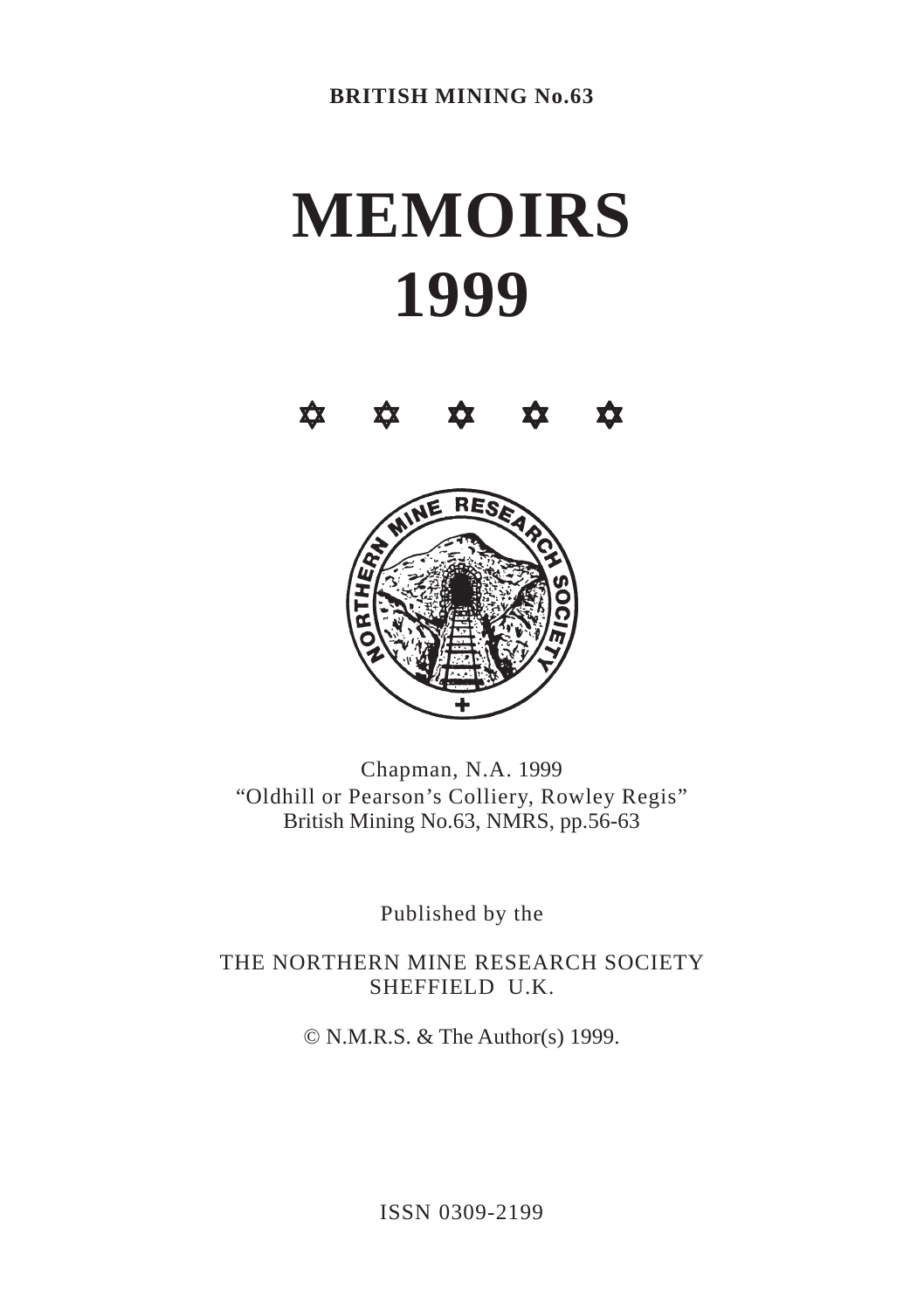### by Nigel Chapman

Oldhill appears to have been a manor of fields and farms at the beginning of the 19th century. Coal mining had not reached the estate, but the existence of seams was probably suspected, based on the evidence of collieries sunk to the north in the parish of Dudley.

Two events brought the development of this natural wealth forward. The first was the construction of the Dudley No.2 canal southwards from Netherton to Halesowen by 1798. The second was the Enclosure of the Oldhill estates in 1821. By this Act of Enclosure, the minerals were the property of the Lord of the Manor and he was soon exploiting the coal seams. During 1827 Lion Colliery, sunk near the canal, became the first on the estate. By 1854 a total of thirteen collieries had been sunk.

The first lease regarding the Oldhill Colliery was signed on March 30th 1848 and permitted Thomas and Isaac Badger, ironmasters of Dudley, to work all seams of coal and ironstone lying under certain lands at Oldhill. They seem to have set about the sinking of shafts on these lands and were operating a colliery by 1850. At about the same time, they erected an ironworks to the south of the colliery and linked the two by narrow gauge railway. Coal and ironstone were mined under the estate, converted in the blast furnaces and the pig iron processed into iron castings or wrought iron. These were then loaded into barges and transported to the customer by canal. Messrs Badger operated the collieries and ironworks until 1863 when they were taken over by Daniel and David Rose and Co., owners of extensive collieries and ironworks at Albert and Moxley, Wednesbury. David Rose became sole owner on his brother's retirement in about 1870 and, in the following year, he sold the collieries and ironworks to Noah Hingley and Sons. This was an old established iron making company of Netherton, Dudley, with a good reputation for the production of chains and anchors.

On the opposite side of the Dudley No.2 canal, Frederick Barrs and his sister Ann Eliza Haden leased an area of 44 acres to Messrs Hall, Holcroft and Pearson, ironmasters of Brettell Lane, Kingswinford, Staffordshire, on December 26th 1862. The latter partnership also leased the existing Haden Hill No.2 plant of Oldhill Colliery with all remaining seams of coal and ironstone, and undertook to pay £6,000 for the freehold at the rate of £500 per annum. Having taken possession, they worked the coal seams, including the famed Thick Coal, and developed the colliery. Early in 1867, John Price, one of the partners, died and left his estate and interests in Hall, Holcroft and Pearson to his children. They were unwilling to continue in the partnership and wanted to withdraw their inheritance. This caused the liquidation of the concern and Messrs John and William Pearson, brothers and partners, received the Oldhill Colliery as part of their share of the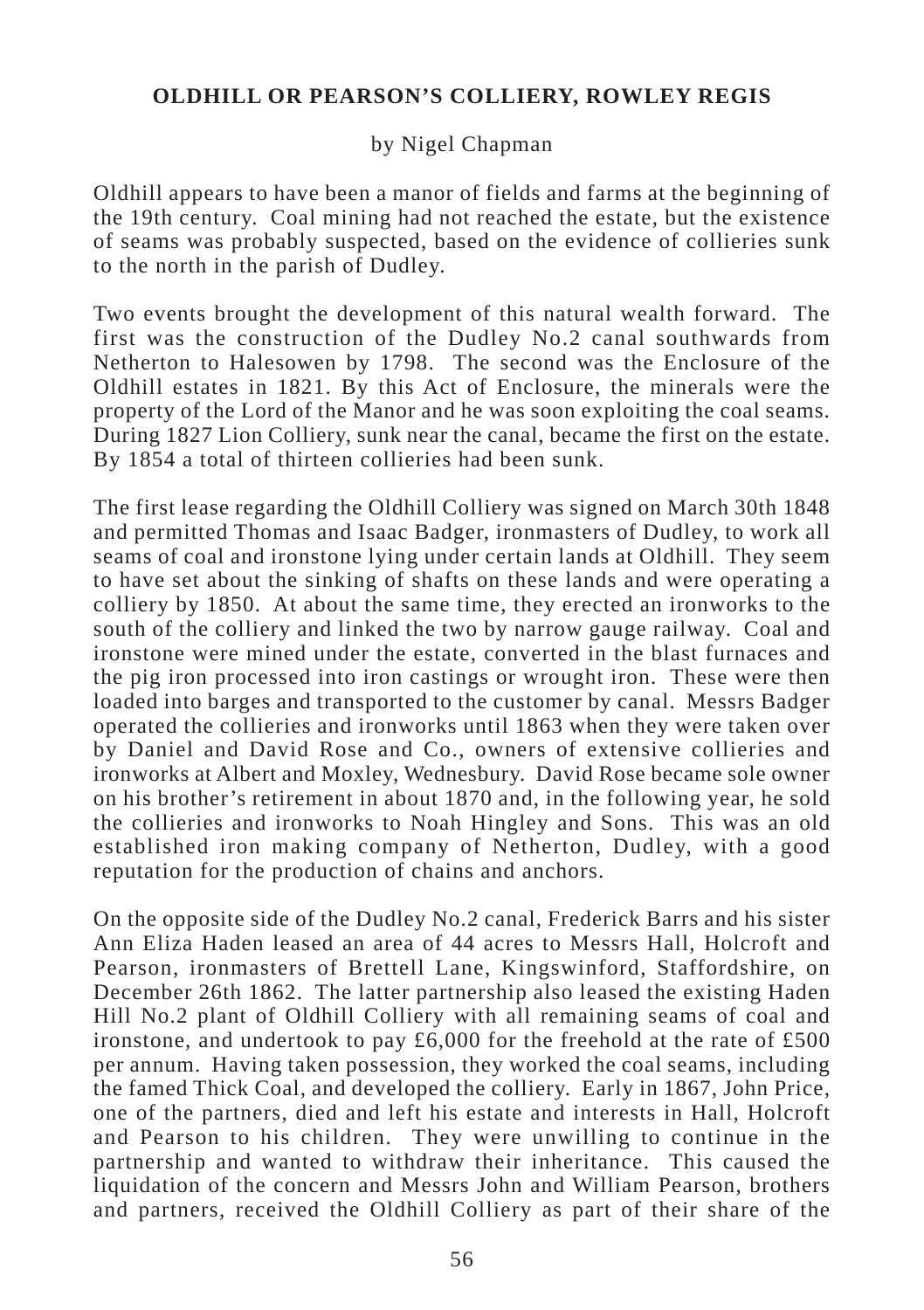

Fig.1 Surface layout of Oldhill or Pearson's Colliery. SO962871

company. They also received the existing debt of the colliery, standing at  $£3,500$ , plus debts to the Price family as part of the liquidation and, to settle these, they mortgaged the colliery and lands for the sum of £6,000 to the Birmingham and Midland Bank in December 1867. They then decided to form a partnership in the name of 'J. & W. Pearson', with a colliery at Kingswinford and a firebrick-making plant at Stourbridge, plus Oldhill Colliery. At about this time, they were also involved in coal mines at Knowbury and Cornbrook on the Clee Hills of Shropshire. But, typical of such companies in South Staffordshire, they failed to draw up any formal documents, and seem to have worked mostly by word of mouth.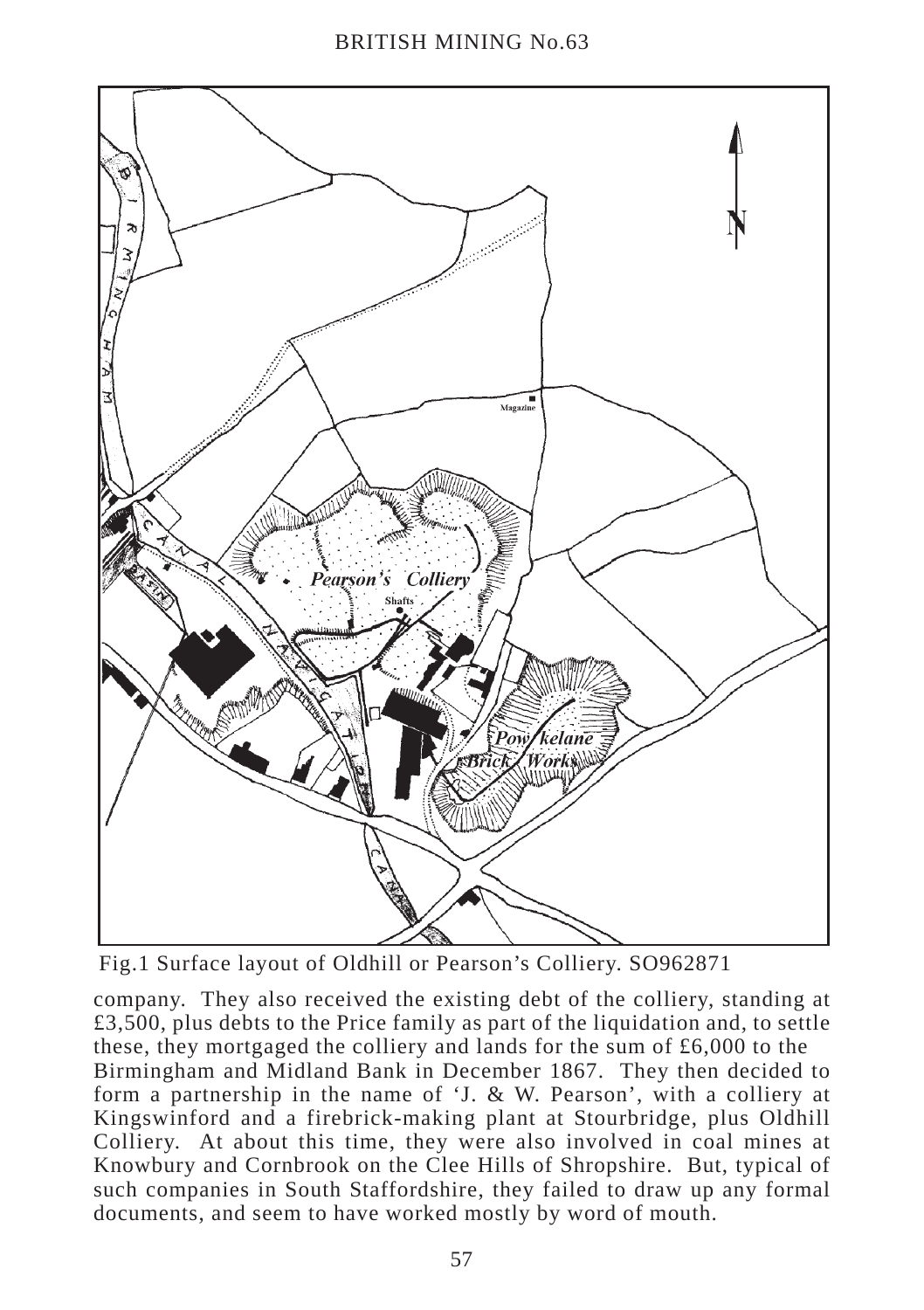On December 6th 1869, they leased a further area of coal mines adjacent to Oldhill Colliery and amounting to 16 acres and extended the loan from the bank to £8,000. At this time, the bank sent a surveyor, John Yardley, to report on the colliery and he valued the plant and workings at £21,910 19s 7d. He noted that the colliery should produce in excess of 30,000 tons yearly at a royalty of one shilling per ton, which made a total of £1500 in addition to the surplus profit on working, and so at least this sum was due to the bank each year in reduction of the debt. John Yardley then suggested that the bank should reduce the amount of debt because of the reduction of the asset (i.e. the coal seams), as the Thick Coal was worked out of the Yew Tree Estate. The Pearsons were able to raise 1,200 tons of coal per day, from the Brooch, Thick and the Heathen coal seams.

On September 29th 1870, to free themselves from the debt to the bank, the Pearsons borrowed £8,000 from William Cecil Standish of Southampton. Later they also borrowed sums of about £2,000 from Standish and from Mary Christiana Boyle, wife of the Rev. George Boyle of Handsworth who would eventually become Dean of Salisbury Cathedral. Finally, on June 13th 1874, J. & W. Pearson were able to pay the last installment of £692 10s 0d as purchase money for the estate. Although they had gained the freehold of the colliery, however, they were probably deep in debt and, on March 22nd 1875 in an attempt to improve this situation, they sold 15 acres, 2 roods and 23 perches of Thick Coal mines to Messrs Hingley on the opposite side of the Dudley canal. Hingleys were to work these mines from their existing shafts, paying the Pearsons £20,000 over the next year. Some of this money was used to clear the debt of  $\pounds 8,000$ , while the rest was probably spent on their various mines.

John and William Pearson signed a formal Deed of Partnership on January 11th 1878 and considered that the actual partnership had existed from June 13th 1875. They requested George Hill to carry out a valuation of the assets of the concern. He visited the Stallings and Rectory Collieries at Kingswinford and Pearsons' Colliery at Oldhill, valuing the plants and mines at £45,663 16s 3d, but noting that they only owned the plant at the Stallings and Rectory Collieries, while Lord Dudley owned the rest. The partners also had two lime quarries at Oreton Banks, Stoddesdon, Shropshire, which were held by a lease of 999 years at 2d per year rent. William had put £23,209 13s 9d into the firm, while John had £15,385 17s 11d invested. They were both entitled to a living allowance of £400 per annum, drawn monthly, from the profits of the firm which, at this period, were £1300 per year.

John was probably ill at the time of signing the partnership documents, as he died on January 21st 1878 leaving his share of the partnership to Edward Jewkes, Joseph Henry Chavase, Thomas Parish Pearson and Frederick George Pearson. Of these trustees, Edward Jewkes filed a Disclaimer on April 23rd 1878 and Fred George had gone bankrupt by 1880. William Pearson was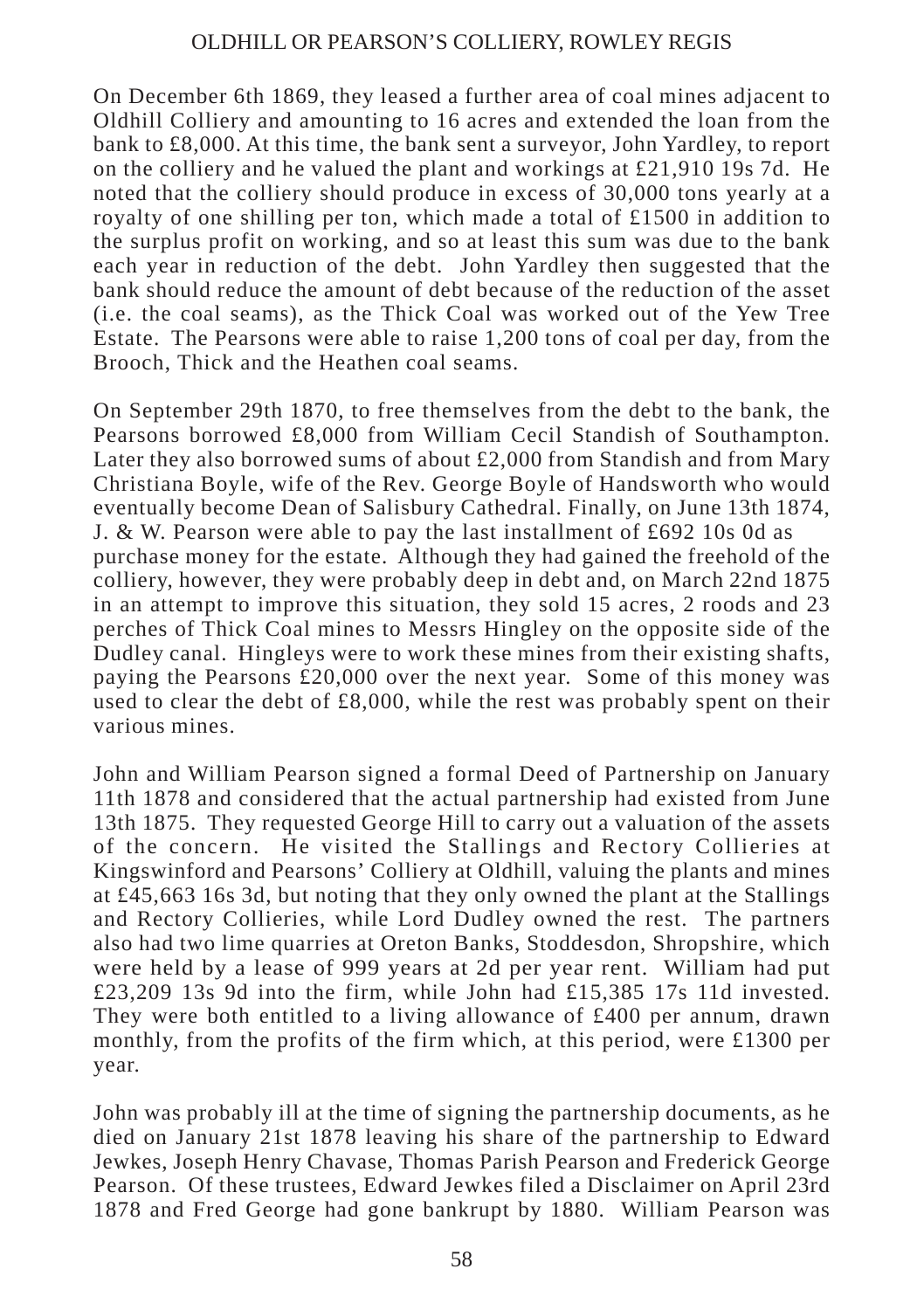left effectively in sole charge of the colliery, but was ill with some form of paralysis which at times left him totally unable to speak or move. The partnership continued to be J. & W. Pearson, as the trustees never asked for the name to be altered or enquired about money spent or operations at the colliery. However, apart from being ill, William had never been a mining engineer. Instead, he had left such matters to his brother, John, who had employed Richard Growcott to visit the colliery and workings weekly, draw plans and advise him. William appears to have attempted to continue the same system. He was probably too ill to do it properly, however, as, although the partnership was indebted to the bank for  $\pounds1,000$  at the time of John's death, this had risen to £2,500 after a couple of years and the colliery was being neglected. It was then suggested to let the colliery to sub-contractors, or "butties", for a royalty and so ease life for William.

At this point, John's ghost rose to haunt them. Back in the 1870s, the workings of the Oldhill Colliery had reached the boundary with the Fly Colliery which was then being worked by the New British Iron Company. Pearsons' men found a block of coal on the Fly Colliery side of the boundary. This appeared to John to have been left by the New British Iron Co and, believing they would never return to extract it, he permitted it to be worked. Richard Growcott, as mine agent, protested to John but was simply told not to inform William. So they kept quiet until the block proved to be larger than expected and they stopped the working. At a later date, the New British Iron Co's colliers who had worked the area came back and noted that about an acre of coal had been nicked. Benjamin Hunt, chief manager for the New

British Iron Co., was informed, but, not wanting to worry William, let the subject lie as he was also aware of previous trespass by his colliers into Pearsons' royalty. Then, in December 1881, Hunt retired and George Allen was appointed to superintend operations. He soon found details of the trespass, brought it to William's notice and demanded payment in the form of two acres of mines from Pearsons in exchange for one acre from the New British Iron Co. The difference would return one acre of lost coal to the New British Iron Co. A long series of letters followed between the two sides until Mr Allen decided to settle the matter in the High Court.

William Pearson's defence was that he knew nothing of the trespass and that John, who knew the most, was dead! As the event had happened over six years earlier, a Statute of Limitations applied, and all that Mr Allen could claim was deliberate extraction, amounting to fraud. The problem dragged on into early February 1885, but, although a Court appearance was arranged and postponed a couple of times, nothing else happened and the story ends with a question mark, making it a typical example of easy going South Staffordshire mining methods which can be repeated again and again.

Meanwhile, in early October 1880, Benjamin Hingley wrote to advise William Pearson that he wanted to extend the Oldhill Ironworks and build a third blast furnace. He was unhappy with Pearson's workings being just over the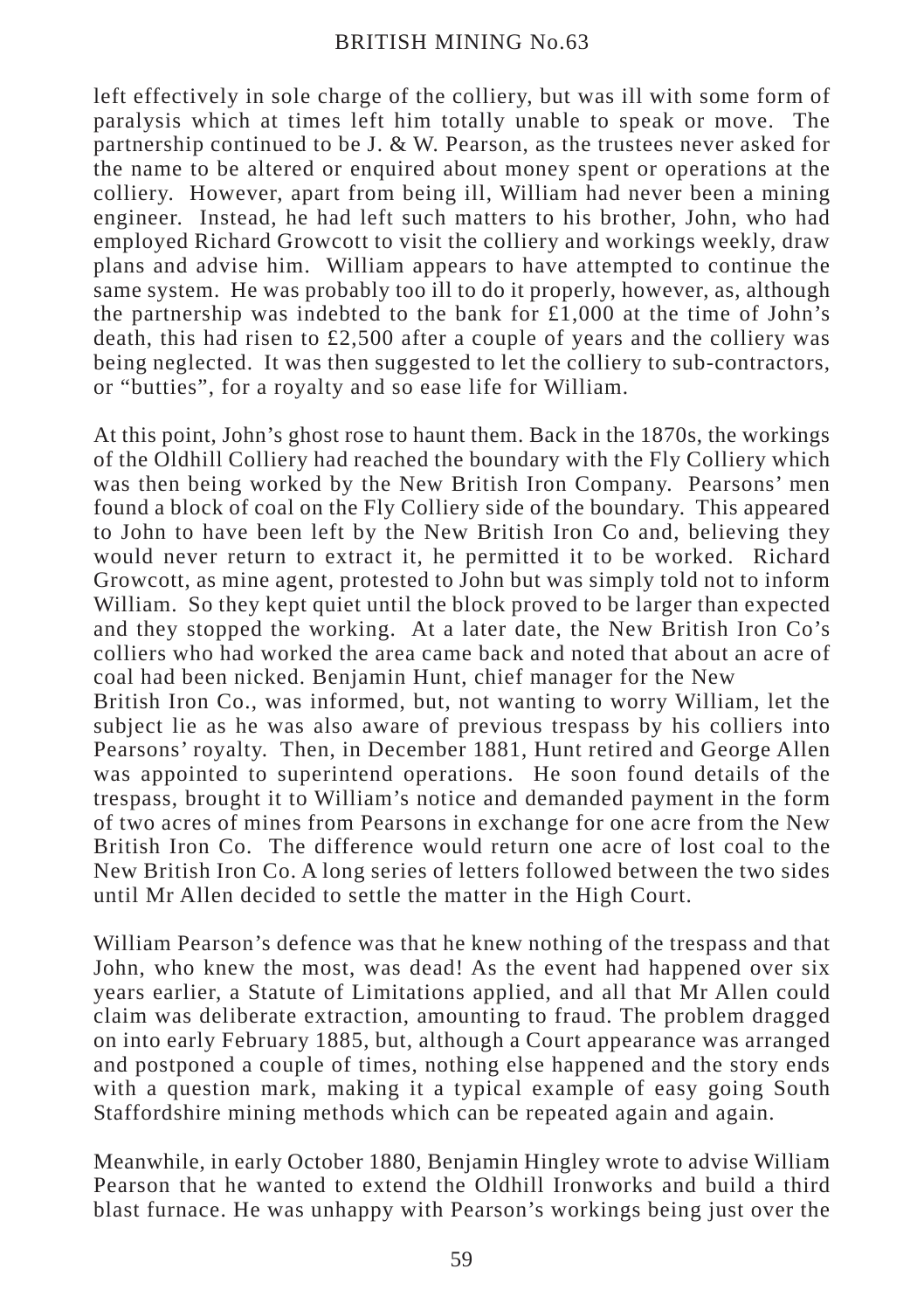

Fig.2 Plan of Pearson's Colliery working in 1903. The crosses show the location of underground fires in the Thick Coal Seams.

canal from the works and wanted to buy a strip of Thick Coal as a barrier against their activities. He had known William for many years and did not wish to disagree with him, but he was worried about his new plant suffering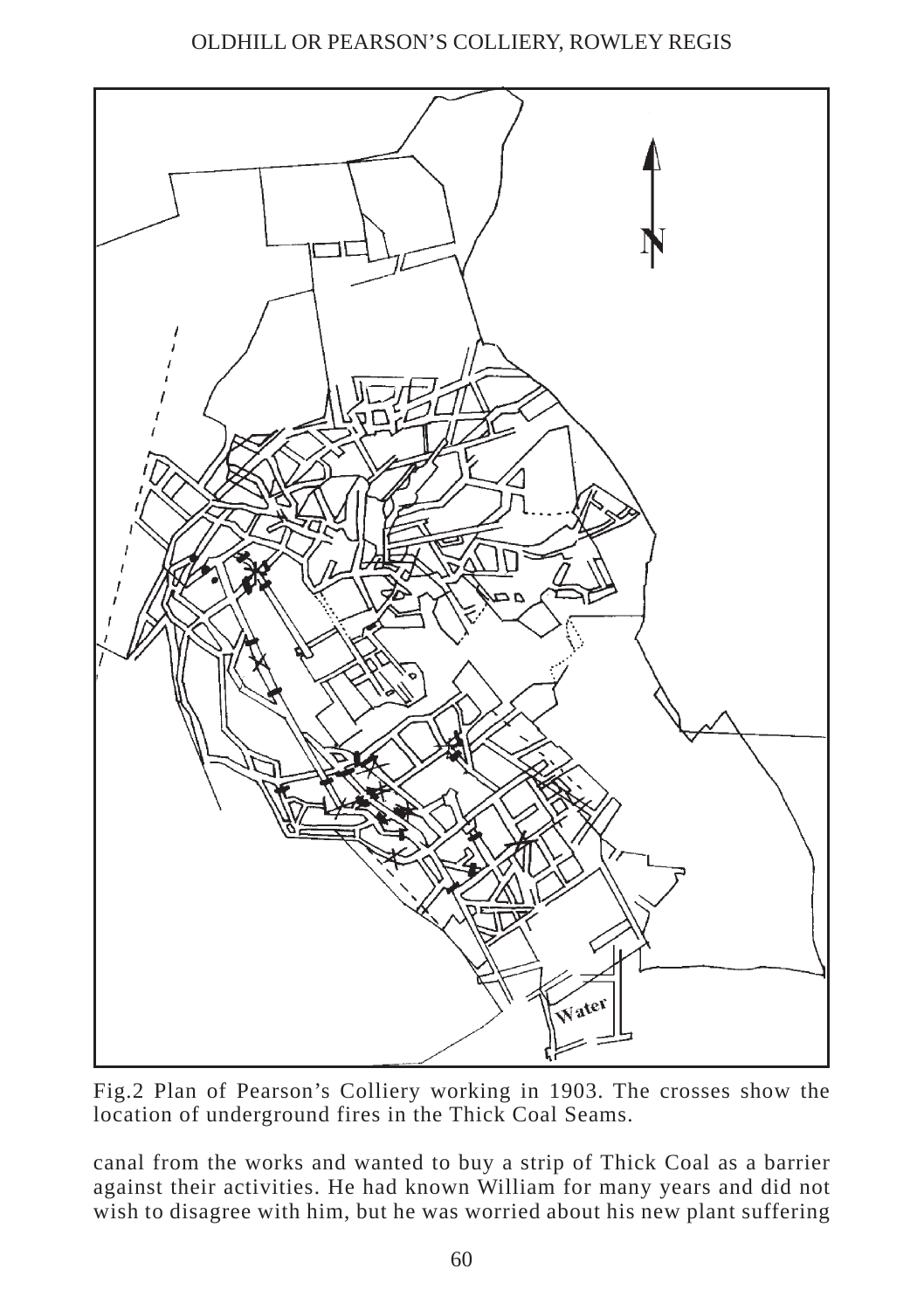from the lateral effect of the workings. He also reminded William that Hingleys were large consumers of Pearson's firebricks (used in the linings of furnaces). They soon came to a reasonable agreement, with Richard Growcott and William Davis valuing the 3 acres 3 roods 13 perches at £1625 12s 6d and Henry Johnson to act as umpire if required, and everything was signed and sealed and the first instalment paid by June 30th 1881.

William was becoming increasingly frail, however, and on October 27th 1881 the Birmingham newspapers carried the following advertisement:-

"*To be let on lease because of death of one partner and failing health of the other, Pearson's Colliery at Oldhill near Dudley. The canal adjoins the colliery and the wharves are within 40 yards of the pit top connected by a double acting incline tramroad.*"

John Bird, clerk, and Robert Calderwood, colliery manager, both of Worcestershire, applied for the lease, but, before this could be arranged, it was necessary to produce a schedule of the plant and workings.

From the document we learn that the Brooch Coal had an expected yield per acre of 4,000 tons and a total of 68,000 tons was estimated to be ungotten. In the Thick Coal, ribs and pillars left from previous workings existed to the extent of 134,000 tons. The Bottom Coal (part of the Thick Coal) remained to the extent of 105,000 tons, while the unworked Thick Coal, which could produce 25,000 per acre, was estimated to contain 87,000 tons. In the Heathen Coal, an estimated 195,000 tons remained to work. The colliery also had two workable seams of ironstone of about one yard in thickness each. These were the Gubbin Ironstone, capable of producing 1400 tons per acre, with about 42,000 tons left to work, and the White Ironstone, of 2500 tons yield per acre, with about 92,500 tons left to extract. During this survey of the workings, it was noted that the water level of the colliery, which emptied into the neighbouring Fly Colliery, was choked up and neglected. The Fly Colliery was by this period being leased by the South Staffordshire Mines Drainage Co. as a pumping plant for the Oldhill area, in an arrangement whereby the collieries cut levels to allow their water to get to the pumps and paid a percentage based on the tonnage of coal raised for the service. The Pearson partnership wanted to charge Bird and Calderwood £500 for cleaning the level, but others considered its choked up state to be gross neglect on Pearson's part and eventually £500 was taken off the lease and a clause added for Bird and Calderwood to do the work.

To keep an eye on the day to day running, a check clerk was installed in the colliery offices, while Richard Growcott operated a 'check agency' on behalf of the Pearson partnership at £40 per year. He was to visit the pit to supervise operations and to keep accurate accounts and mining plans, while Bird and Calderwood were to pay £700 Mine Rent per year for the first six years, plus a royalty of 8d per ton on coal and 1s 6d per ton on ironstone raised.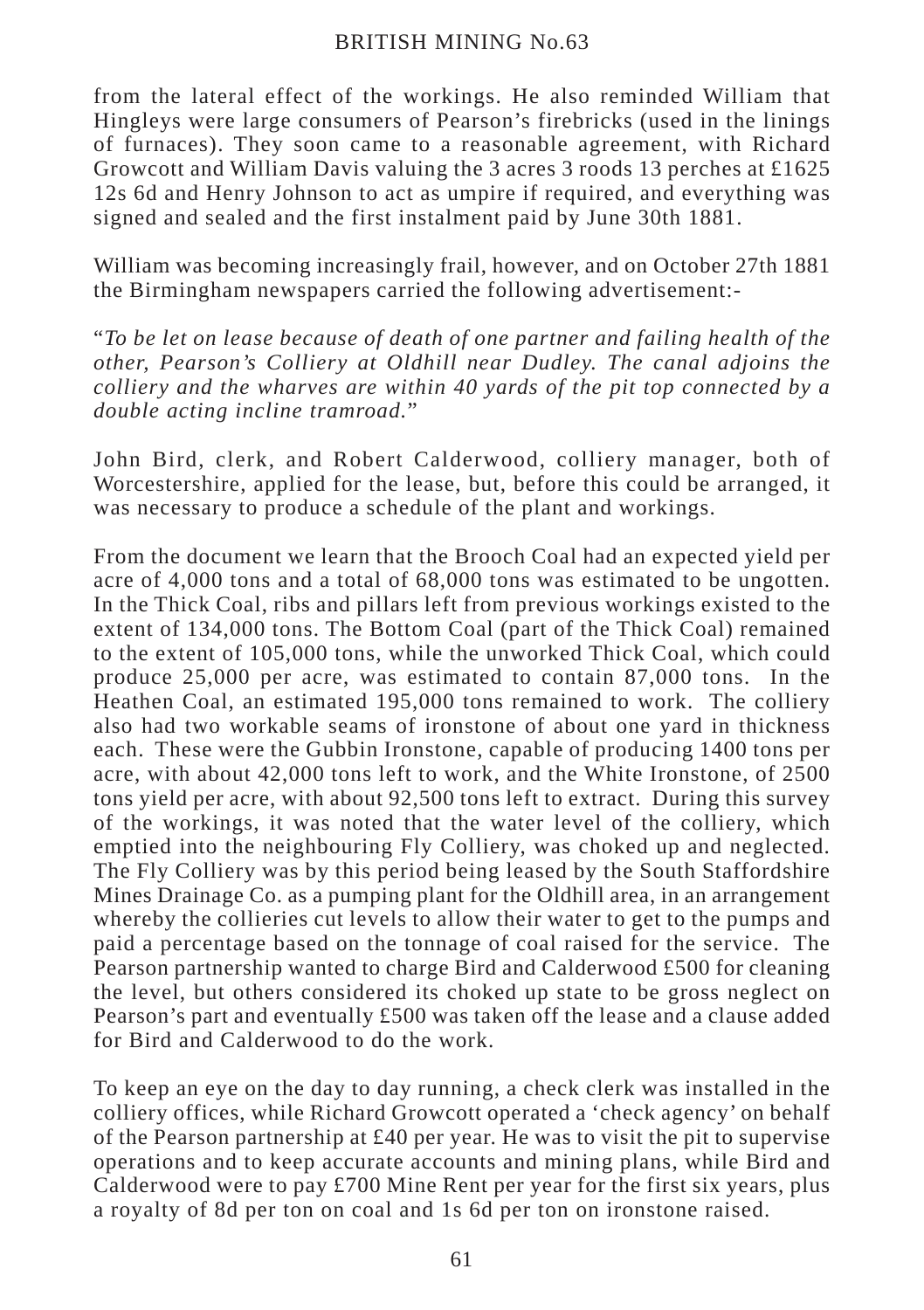As the following figures from the bills for royalties show, both coal and ironstone were being raised successfully in the first three quarters of 1882.

|                                                       |               |  | Tons                 |
|-------------------------------------------------------|---------------|--|----------------------|
| In the quarter to March 25 1882 they raised 1513 coal |               |  |                      |
| ditto                                                 | June 24 1882  |  | 2787 coal            |
|                                                       |               |  | 125 Gubbin Ironstone |
| ditto                                                 | Sept. 29 1882 |  | $1619 \text{ coal}$  |
|                                                       |               |  | $3977$ slack         |
|                                                       |               |  | 400 Gubbin Ironstone |
|                                                       |               |  | 22 White Ironstone   |
|                                                       |               |  |                      |

However, these bills were followed on October 25th by a writ demanding payment of arrears of rent for the June and September quarters to a total of £381 5s 0d. Bird and Calderwood complained bitterly about the writ, but paid up. They were also expected to pay the 3 Guineas for the writ and added a "*paid under protest*" note to the bill. At the same time, they were being chased by the Taxman, who attempted to sell the colliery to get his money, but the Pearson partnership had their solicitors stop the sale as the colliery still belonged to them!

Calderwood continued working the colliery and, in the quarter to December 1883, 53 perches of Heathen Coal and 20 perches of Bottom Coal were extracted. He then disappears from the records. William Pearson, having made his will on March 19th 1881, died around this time, leaving his share to John William Thomas, firebrick manufacturer, Mary Hingston of Southampton, and Phoebe and Sarah Pearson of Stourbridge. They wanted the colliery to be worked as a profitable concern and permitted John William Thomas, as the only one with mining knowledge, to continue operations. This proposal seems to have found favour with John Pearson's Trustees, and so Mr Thomas took on the colliery. They were all still prepared to lease the pit, however, and, in 1888, Whitehead Brothers took over. William and Henry Whitehead were already working the Beacon Colliery at New Invention, near Wolverhampton, when they signed a lease on July 1st 1888 for a Mine Rent of £500, plus 8d per ton of coal, and agreeing "*to work in a proper and workmanlike way*", to weigh all mineral raised and to keep accurate accounts of all transactions.

They seem to have continued extracting the coal under Richard Growcott's superintendence until they sold the lease for £200 to Edward Whitehouse. He was a brickworks manager from Tipton and was assigned the lease on August 7th 1889. He then sold it to the Metropolitan Coal Consumers Association Ltd on January 1st 1890 for £5,000. This London based company consisted of:-